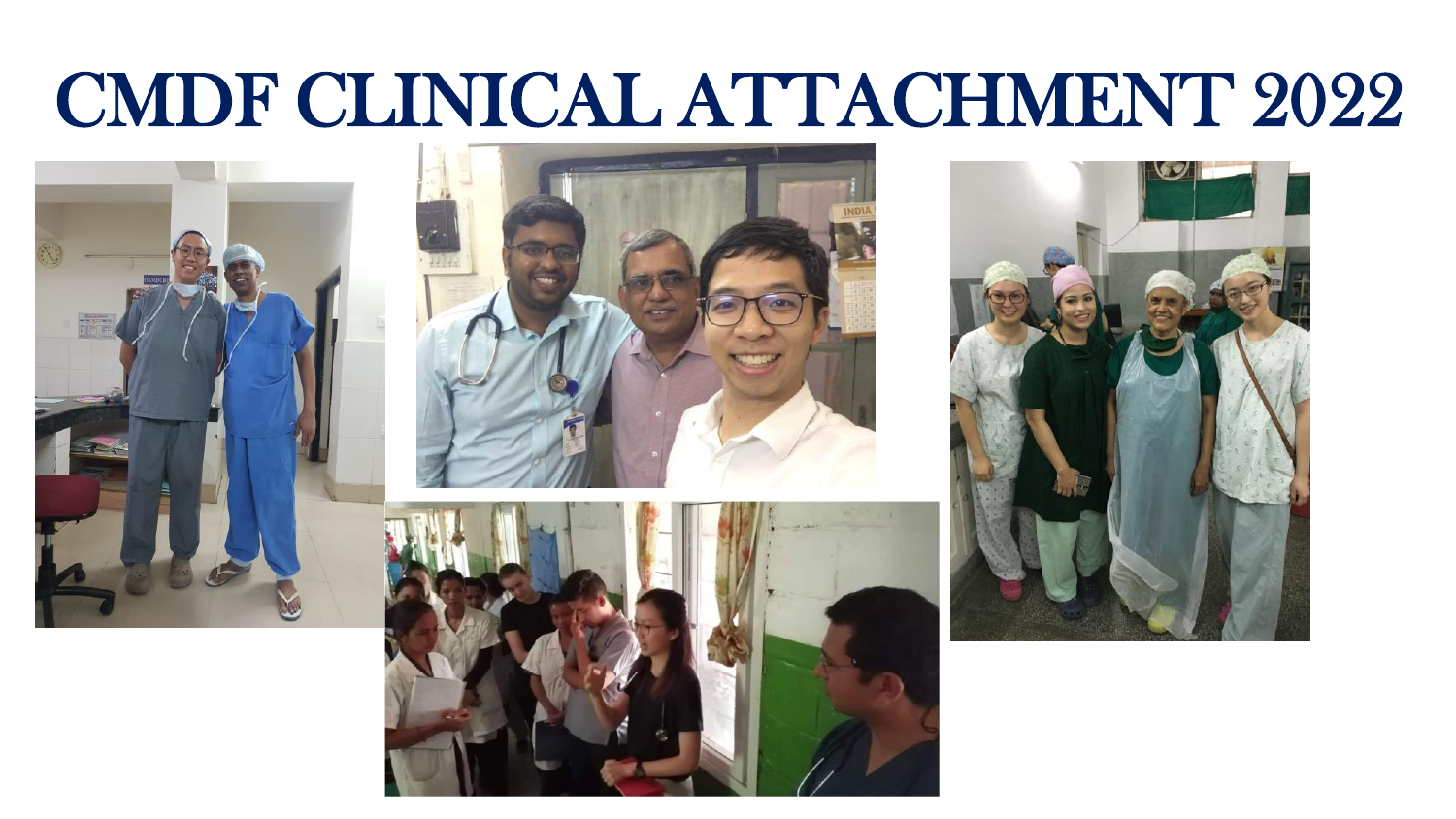## PREREQUISITES

**Pure & humble** heart to learn **HOW** to be a good doctor to heal the sick & the poor.

**Dare to be Different** to take Challenges in clinical training.

**Leave your Comfort Zone** to step out to see the Wonderful & Eye-Opening Experience.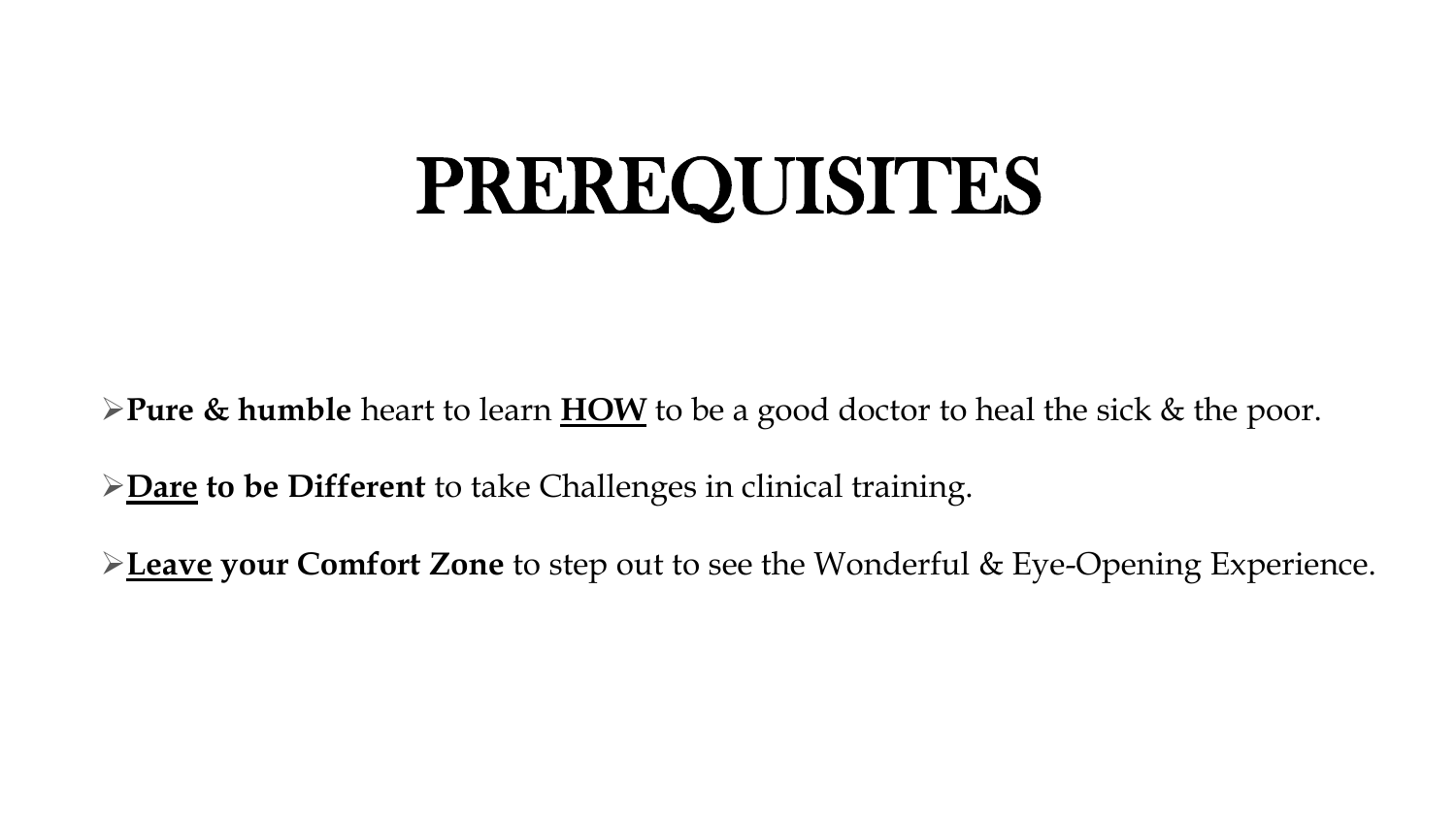# LEARNING OBJECTIVES

 $\triangleright$  To let the students to see how missionary doctors from all over the world are willing to come to those rural areas to offer their service, especially their stories and motivation behind. We believe that the Life of the Missionary Doctors as a Message and this is a very good role model to **inspire the medical students the Mission of being a Christian Doctor**.

 $\triangleright$  To strengthen and equip the medical students thru the training, and also let the medical student to know **how the Christian doctors trust in Lord to serve the underprivileged population in the poor and insufficient resources of environment.**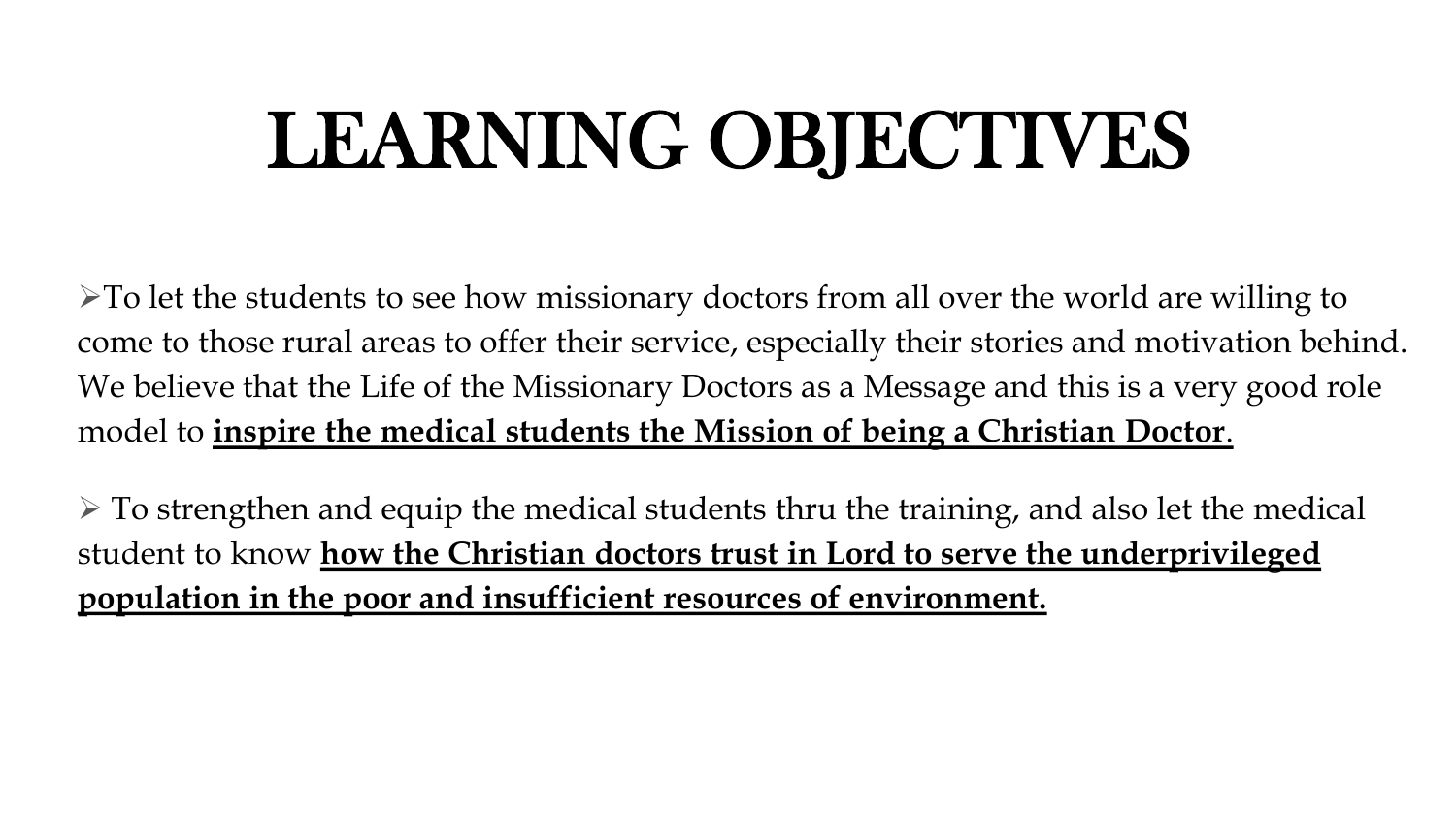#### WHERE DO WE GO FOR CLINICAL TRAINING ?

#### **HOSPITALS**

**MISSION**

**IN THOSE**

**COUNTRIES**

**ALONG THE** 

**BELT & ROAD**

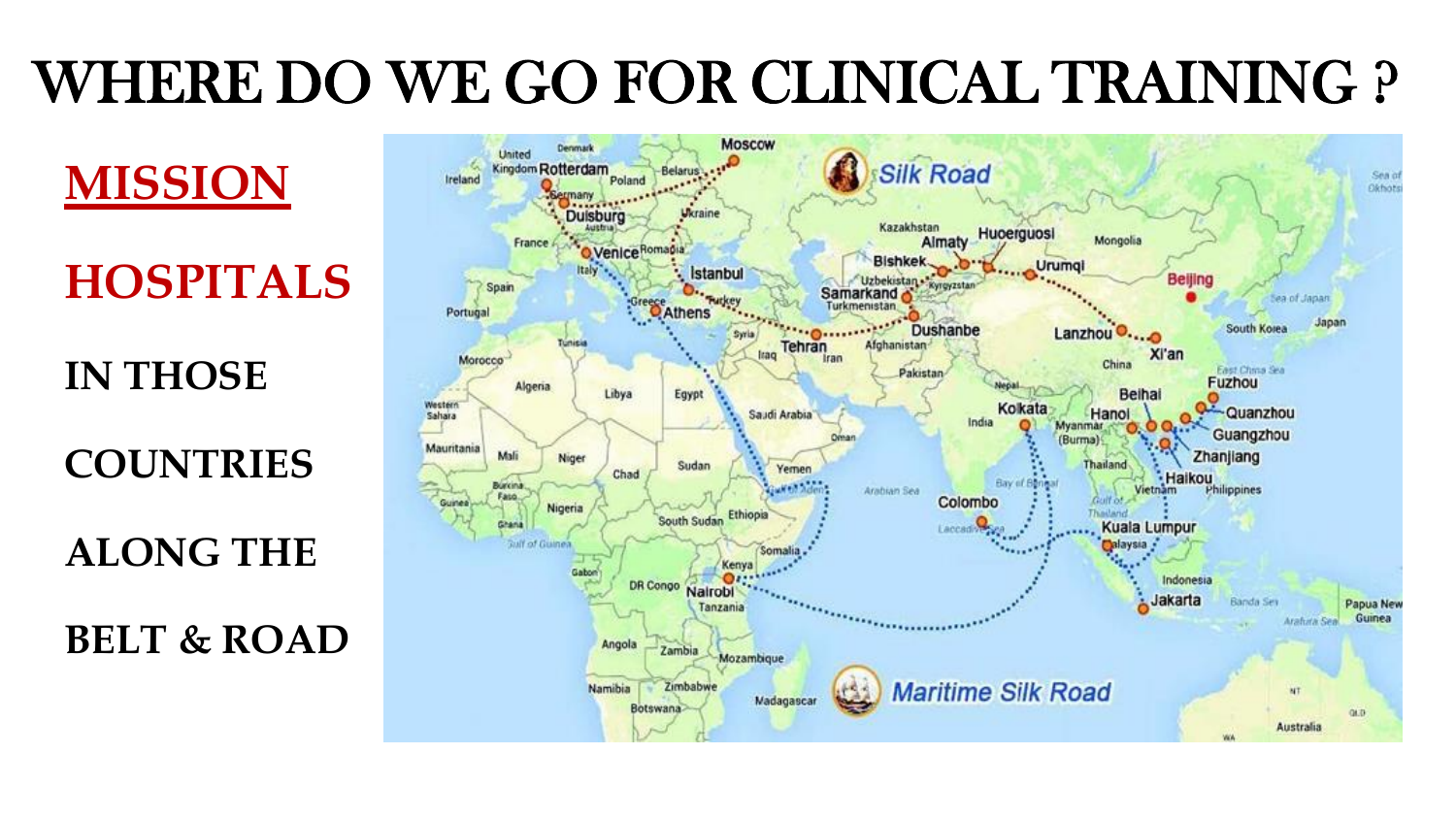#### (1) LAMB HOSPITAL, BANGLADESH

#### **Background**

- **Integrated, rural health & development NGO, busy outpatient..**
- **Organized by World Mission Prayer League, Interserve, YWAM**
- **150 bed inpatient/outpatient hospital, rehabilitation, research.**
- **Medicine, Surgery, Pediatrics, O&G,**
- **Outreach health service for local community.**
- **Rehabilitation Centre for children & Research Centre.**
- **Maximum for two students at a time.**
- **Guest house is reserved for students.**
- **<http://www.lambproject.org/> Mentors:**
- **Missionary doctors from overseas, Obs-gynae, Medicine, Pediatrics, and Surgery.**



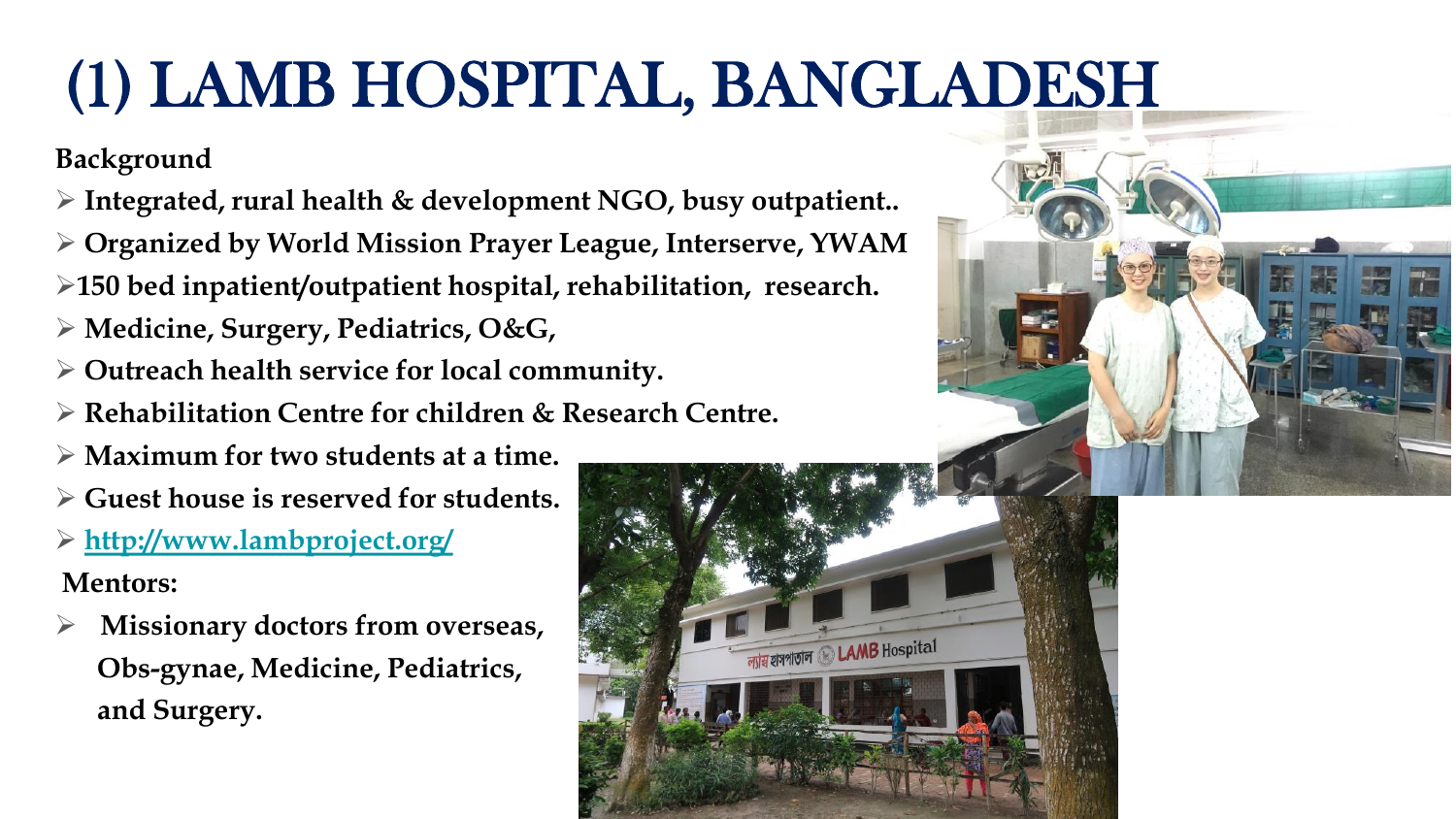## LEARNING OPPORTUNITIES

**To observe, assist and perform under supervision in operations deliveries, procedures and to follow ward rounds and dressing, and enable the students' close and in-depth interactions with the doctors, and also interact with nurses, other staffs, patients and local people there.**

**Bedside study for case study, & case presentation for interesting case.**

 $\blacktriangleright$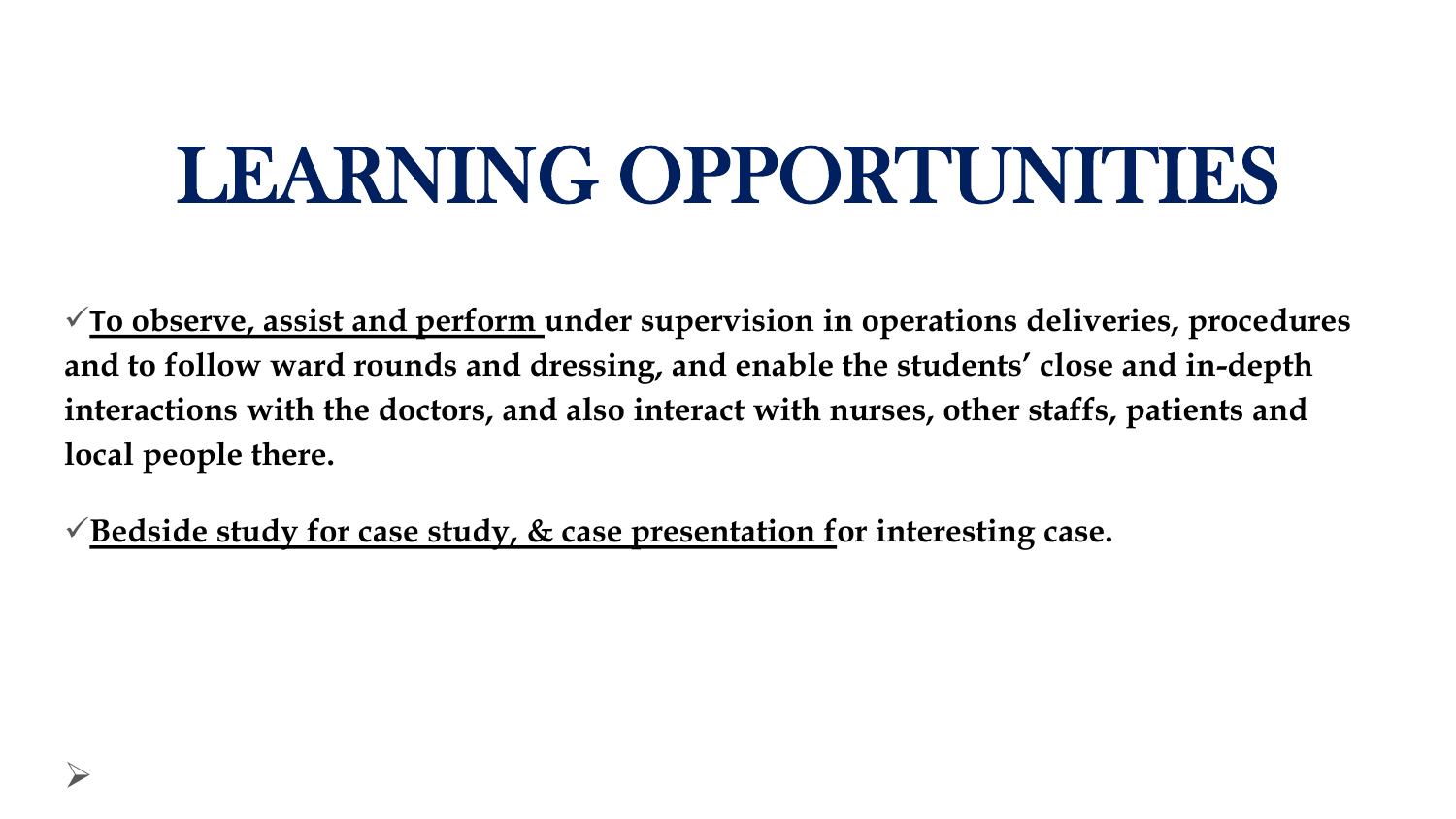## **CHARACTERISTICS**

**Mentor is assigned to each student in ratio of 1: 1 or 1:2 max and Students are under the supervision by Mentor, and Mentors may be change without prior notice.**

**Students are assigned to work in different departments over all areas.**

**Guest House is reserved for students in each Hospital.**

**CMDF Medical Student Sponsorship Scheme is eligible for those successful applicants who are on financial difficulties or burden.**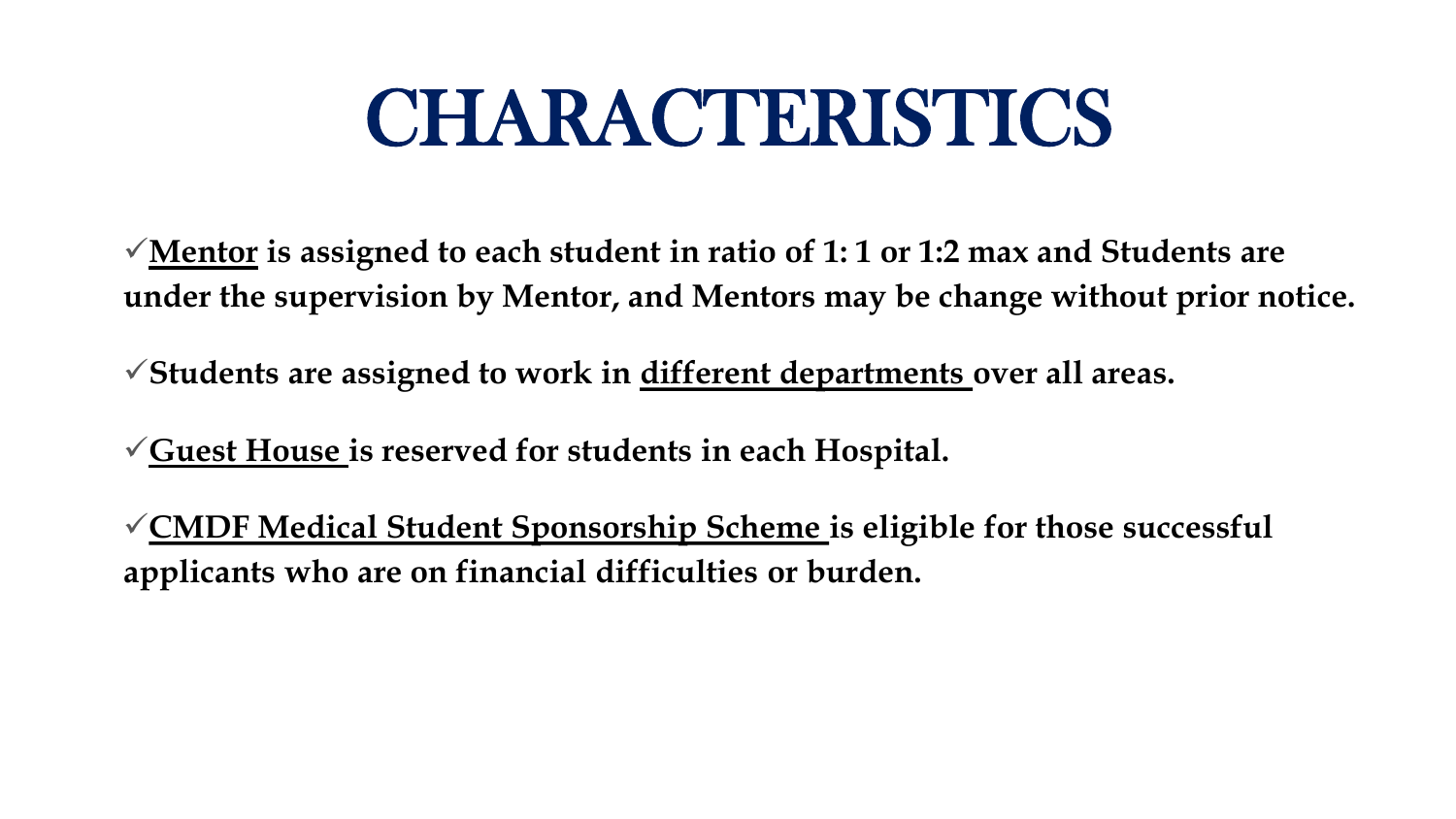## TARGET CANDIDATES

**HIGHER CLASS MEDICAL STUDENTS**

**HKU : for the Final Year Elective students**

- **CU : Elective for Year 5 or above**
- **DOCTORS who wish to serve and support rural missionary hospitals**.
- **For CHRISTIANS Only.**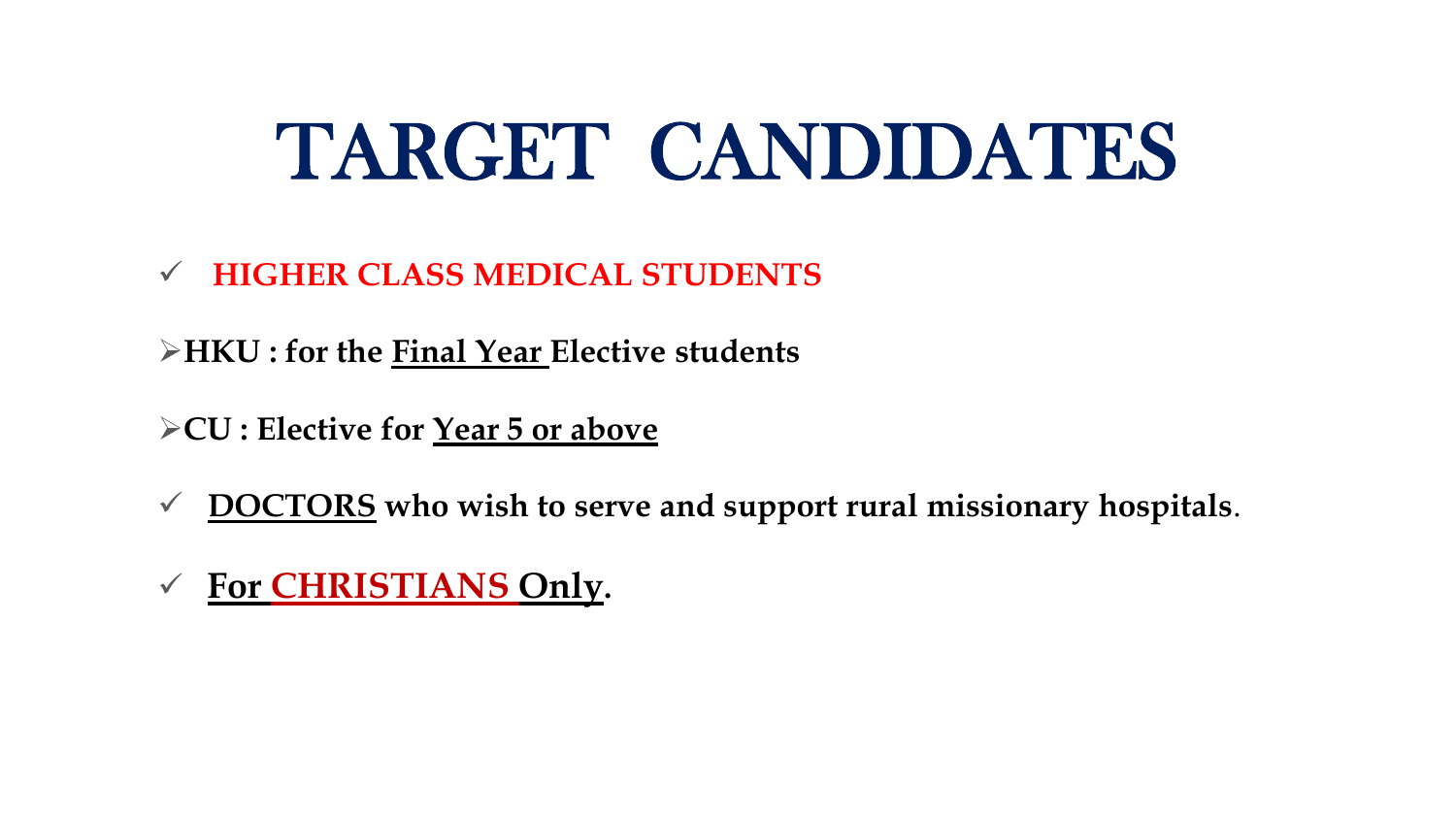# ENQUIRY & APPLICATION

- **CONTACT ~ CMDF HK (Peggie) 2369 8511 (Office) / 6701 3555 (WhatsApp) / [info@cmdf.org.hk](mailto:info@cmdf.org.hk) (Email)**
- **If you want to know more CMDF, pls visit our website [https://www.cmdf.org.hk](https://www.cmdf.org.hk/)**
- **CV Application including personal information, church affiliation, education, volunteer experience, character, goal if any & the purpose/reason for application and please send it to CMDF Office Only by WhatsApp or by Email, & Application to Mission Hospitals is NOT allowed.**
- **Interview will be arranged upon receipt of CV application by CMDF.**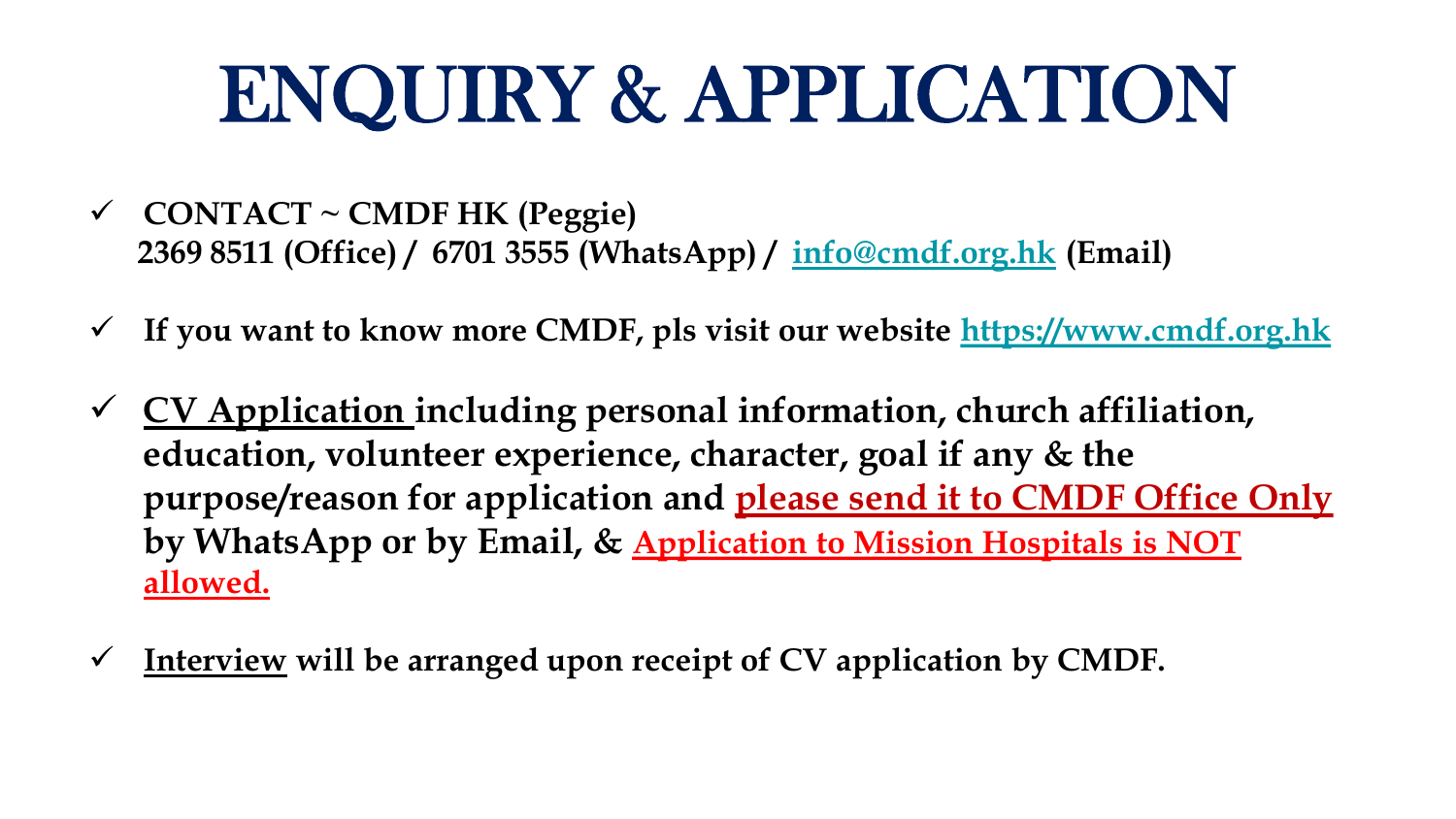## IMPORTANT NOTICE -INTERVIEW

**ALL CV application to be sent to CMDF on or before 15 Sep and the interview to be arranged within 2 weeks and the result to be advised at the end of Sep.**

 **As the headcount of each Mission Hospital is limited, we will confirm and release the headcount to the right candidates, therefore early application is beneficial and crucial to candidate.**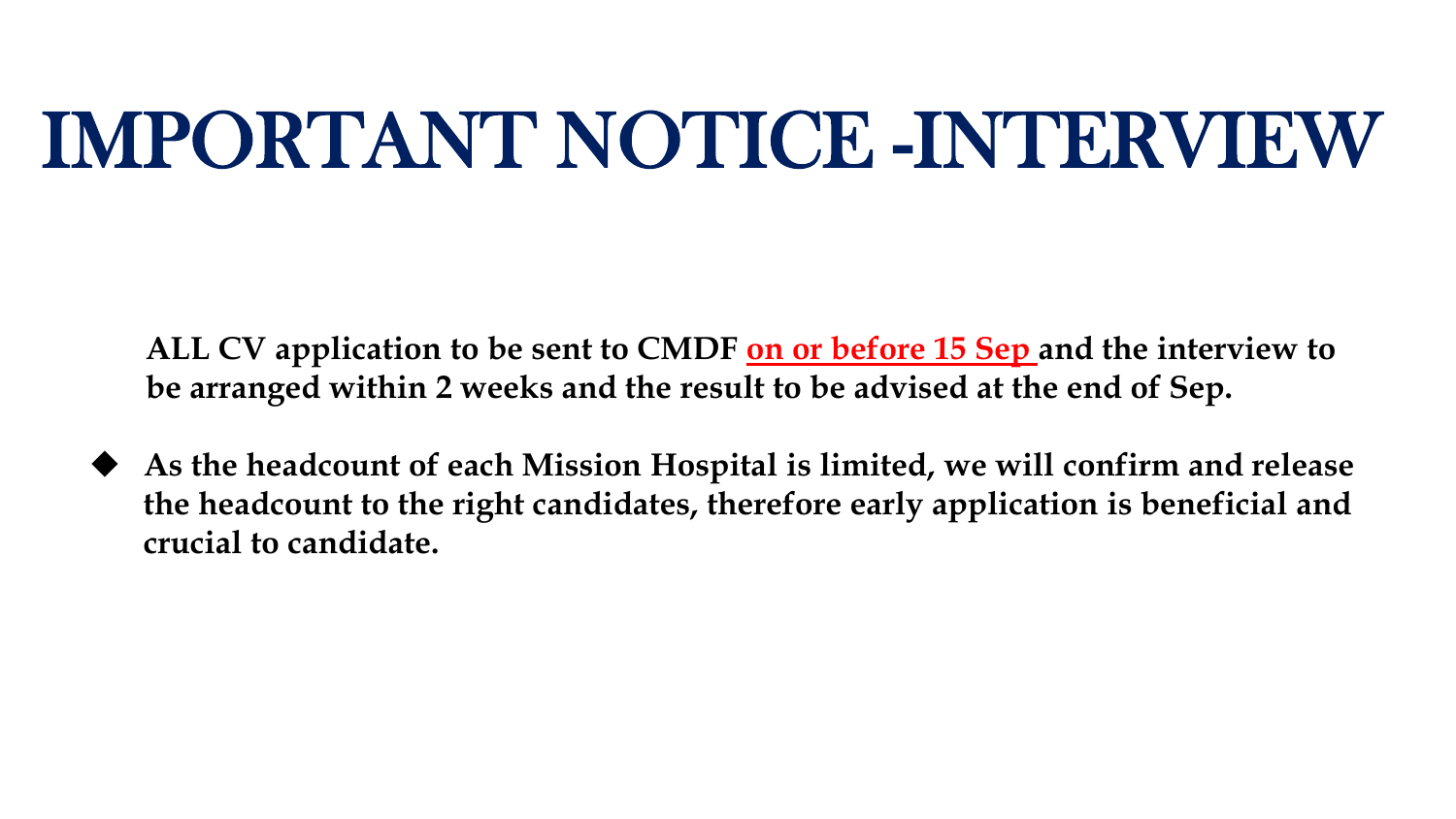#### PREVENTATIVE MEASURES IN LAMB

- **Full PPE available.**
- **Screen all patients who come inside the campus with questions regarding symptoms and taking temperature.**
- **Have separate respiratory isolation wards for both general patients and labouring pregnant women.**